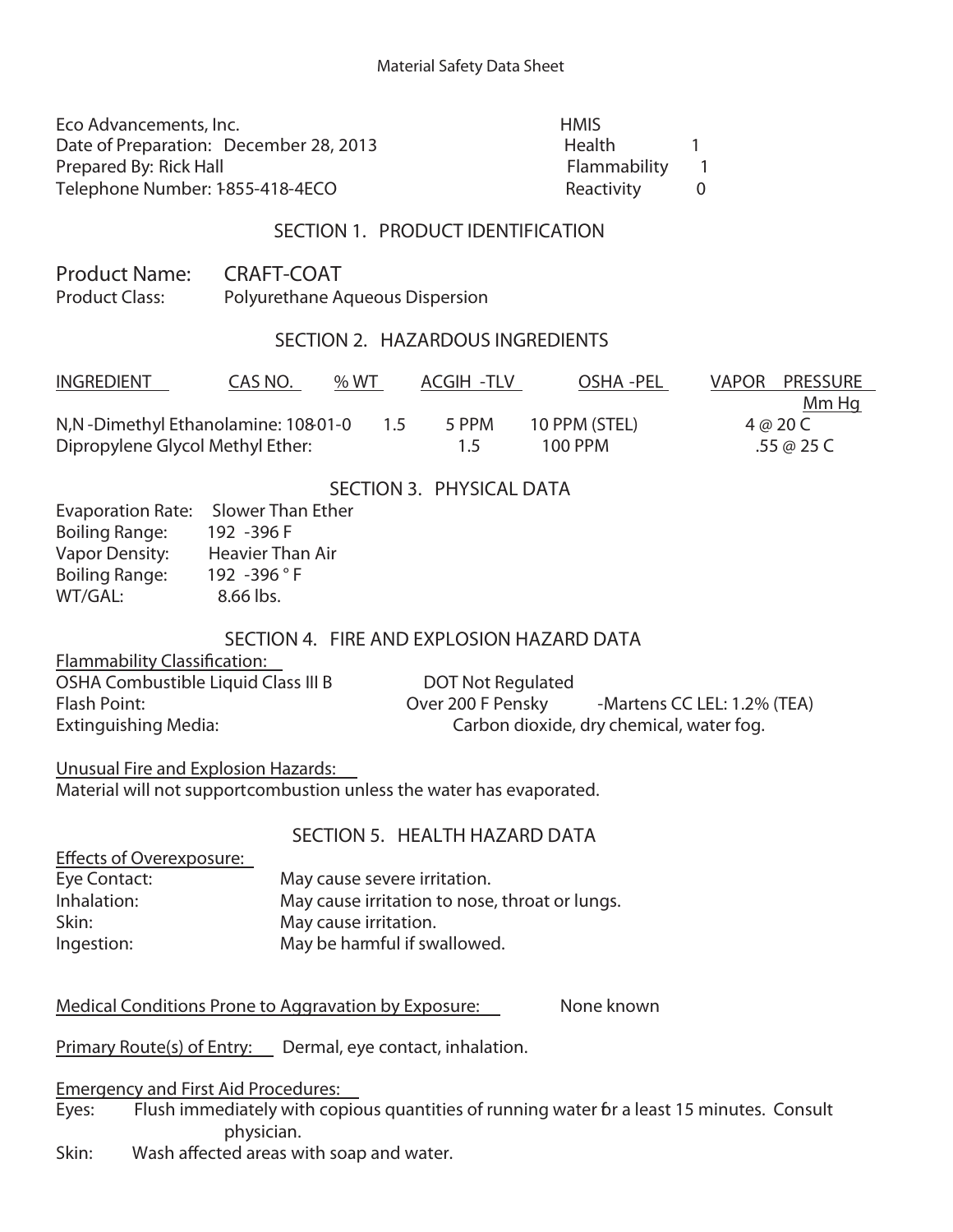Ingestion: Consult physician. Inhalation: Remove to fresh air.

Note: The health effects of this product have not been tested. This information is based on the hazards of its components. Rats exposed to an aerosolapor mixture of NMP at 1.0 mg/1 for 6 hr/days/week for 4 weeks developed excessive mortality, focal pneumonia, bone marrow hypoplasia and atrophy of lymphoid tissue.

| Toxicity:                  |                                                                                                                                                                                                      |
|----------------------------|------------------------------------------------------------------------------------------------------------------------------------------------------------------------------------------------------|
| N-Methly Pyrrolidone:      | May cause severe eye irritation. Prolonged exposure may cause skin<br>irritation. LD, oral -rat: 4200 mg/kg.                                                                                         |
|                            | LD, skin -rabbit: 8000 mg/kg                                                                                                                                                                         |
| Teratogenic effects:       | Male and female rats exposed orally to 500 mg/kg/day in feed for 10<br>weeks before mating and throughout pregnancy, fetolethality. In earlier<br>study, 300 mg/kg/day was a clear no effects level. |
| N,N-Dimethyl Ethanolamine: | Primary irritant of mucous membranes andyes.<br>Toxic by ingestion and skin absorption.                                                                                                              |
| LD, oral -rat:             | $2$ g/kg.                                                                                                                                                                                            |
| LD, skin rabbit:           | 1370 mg/kg.                                                                                                                                                                                          |
| LCLo, Inhalation -rat:     | 1641 ppm/4H.                                                                                                                                                                                         |

Note: No constituents are listed as carcinogens by NTP, LARC or OSHA.

# **SECTION 6. REACTIVITY DATA**

| Stability:                               | <b>Stable</b>                                                                                    |
|------------------------------------------|--------------------------------------------------------------------------------------------------|
| Hazardous Polymerization:                | Will not occur.                                                                                  |
| <b>Hazardous Decomposition Products:</b> | Normal combustion products including carbon dioxide, carbon<br>monoxide, and oxides of nitrogen. |
| Conditions to Avoid:                     | None known.                                                                                      |
| Incompatibility (Material to Avoid):     | Strong oxidizers                                                                                 |

# **SECTION 7. SPILL OR LEAK PROCEDURES**

**Steps to be Taken in Case Material is Released or Spilled:** Ventilate area. Remove sources of spark or flame. Remove with inert absorbent.

**Waste Disposal:**

Dispose in accordance with local, state, and federal regulations. This product is not a hazardous waste under RCRA regulations (40 CFR 261).

# **SECTION 8. SAFE HANDLING AND USE INFORMATION**

**Respiratory Protection:**

If exposed to spray mists exists, wear NOSH- approved organic vapor/particulate respiratornlcase of poor ventilation, use NOSH- approved organic vapor mask.

**Ventilation:**

Sufficient to keep vapor concentration below limits in Section II.

**Protective Gloves:**

Protective gloves required for direct contact.